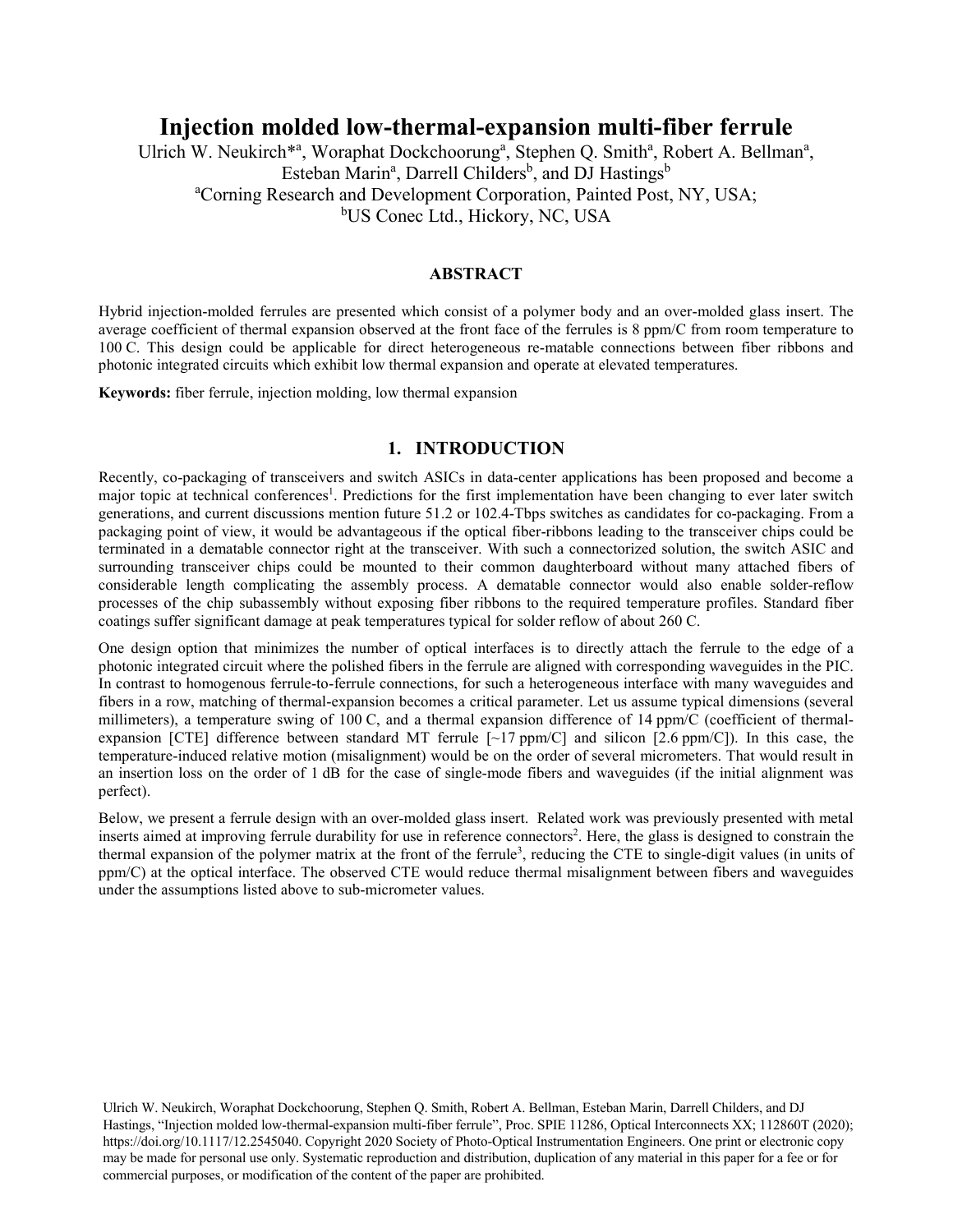# **2. METHODOLOGY**

## **2.1 Glass inserts**

The glass inserts shown in Figure 1 were manufactured by a process consisting of femtosecond laser exposure and subsequent wet etching. Exposed glass volumes exhibit a much higher etch rate than the unexposed glass matrix which enables the accurate shaping of voids in the glass. The design includes two larger cylindrical holes for the 700  $\mu$ mdiameter alignment pins. These holes were fabricated with a small oversize of less than 20 µm (diameter). That ensures that the large pins hold the inserts in the correct place in the mold with an uncertainty of less than  $\pm 10 \,\mu m$ .



Figure 1. Schematic of the glass inserts. The glass thickness is 0.5 mm, outside dimensions are 6 mm x 1.8 mm.

The openings for the 12 fibers (and their corresponding pins in the mold) are individual holes with a diameter of 225  $\mu$ m. This design leaves a circular gap of about 50  $\mu$ m width around each pin in the mold which is filled with polymer during the mold injection. A borosilicate glass wafer with multiple of the hole pattern shown in Fig. 1 for an individual insert was prepared by Optoscribe<sup>\*\*</sup> using the expose-and-etch process. Individual inserts were cut out of the wafer in a racetrack shape by laser cutting. The samples were then treated with an adhesion promoter to improve adhesion of the glass to the polymer.

## **2.2 Overmolding**

The glass inserts were preheated and then placed manually into an MT-ferrule mold of standard 12-fiber design with a non-angled front face. Then, the inserts were over-molded with filled polyphenylene sulfide polymer (PPS), the same material as used for production MT ferrules. In a last step, the manufactured ferrules were populated with single-mode 12-fiber ribbons as shown in Figure 2 and the front faces were polished.



Figure 2. Front face of a ferrule with glass insert and fibers before cutting off excess fiber length and polishing.

## \*\* Optoscribe LTD., Livingston, United Kingdom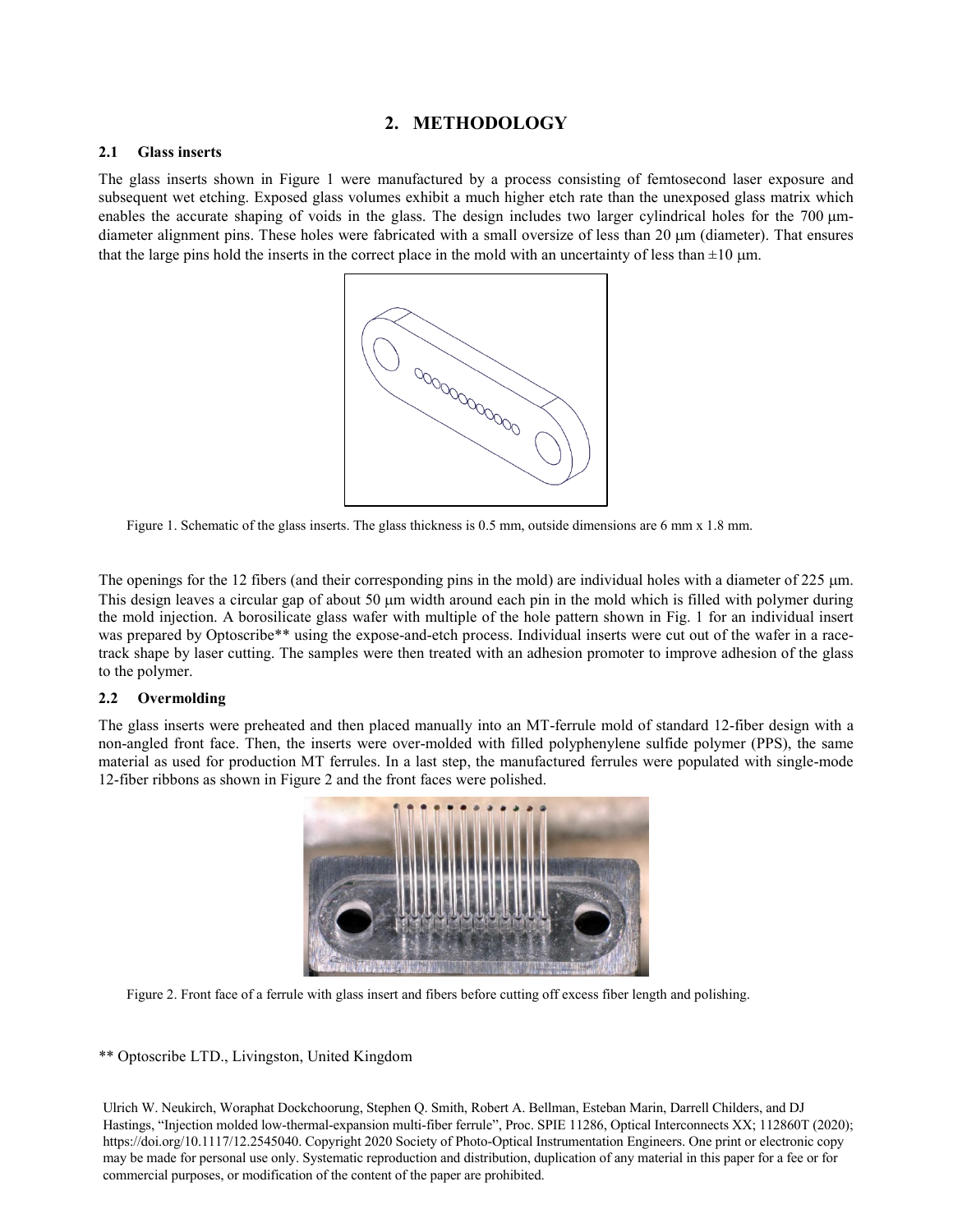#### **2.3 CTE measurements**

Prepared hybrid ferrules were placed into a temperature-controlled fixture which was designed to enclose the ferrule under test from all sides except small access slots at the back (for fiber ribbon access) and the front (for pick-up fiber access). All fibers were illuminated at the far end with laser light at 1310 nm. Light exiting the fiber tips at the front of the ferrule was picked up by a single-mode fiber mounted on a high-accuracy 6-axis manipulator. The position of the light mode exiting each fiber was determined by lateral scanning of a single-mode pick-up fiber close to the ferrule surface. As the thermally induced length change of the sample is small, most measurements were done on the outside fiber positions which exhibit the largest change. The average CTE was determined by fitting a straight line to the fiber #1-to-#12 distance-versus-temperature data.

## **2.4 Modeling**

A three-dimensional finite element model was built to predict the temperature-dependent fiber displacements of the outermost fibers. The model components and corresponding finite element mesh are presented in Figure 3. The time history of the prescribed temperature from the experiments is given in Figure 4. There are six set temperatures at which experimental measurements were carried out: 25 C, 40 C, 55 C, 70 C, 85 C and 100 C. The transition time from one temperature to the next was 10 minutes with 20 minutes used for temperature stabilization. The problem was solved using a coupled thermo-mechanical procedure. The transient heat transfer analysis used the boundary conditions described in Figure 4 (heating element is located below the ferrule) while the static mechanical solution assumed a thermo-elastic response of the system components. Three points were constrained at the bottom back of the ferrule as boundary conditions to avoid rigid body motions. The interfaces between the components were assumed to be bonded (no thermal resistance).



Figure 3. Model components for coupled thermo-mechanical numerical analysis.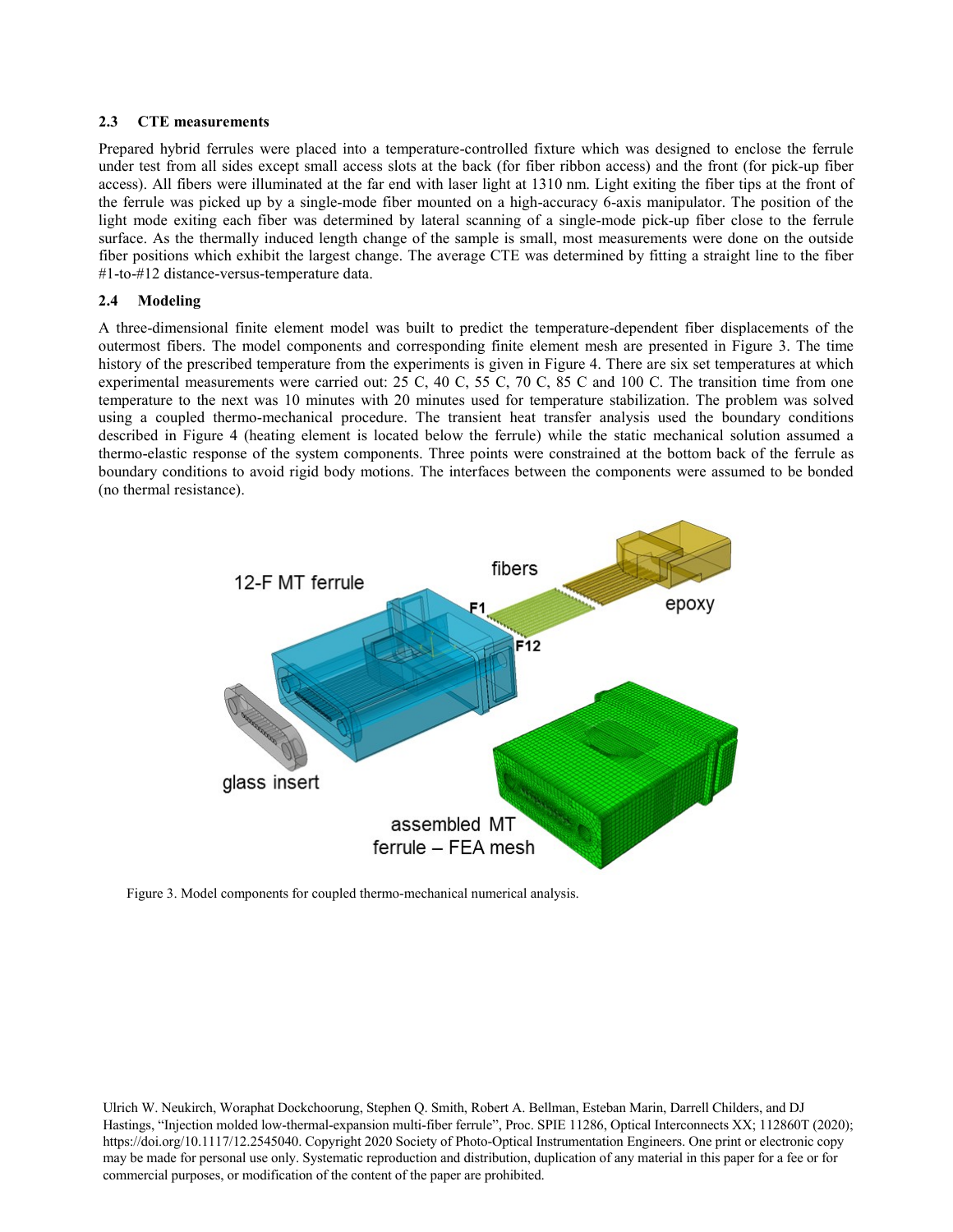

Figure 4. Prescribed temperature at the bottom of the ferrule while other surfaces are heated by convection from the environment with the same temperature history.

The mechanical and thermal material properties at room temperature used in the analysis are given in Table 1. Although not presented here, the temperature dependence of some properties (CTE of the adhesive and MT ferrule) was also included in the simulations. However, no data on the temperature dependence of Young's modulus for filled PPS were available at the time of analysis, so that property was assumed to be independent on temperature.

| Table 1. Isotropic Mechanical and Thermal Material Properties (23 C). The PPS is glass filled as used for MT ferrules. |  |  |
|------------------------------------------------------------------------------------------------------------------------|--|--|
|                                                                                                                        |  |  |

| <b>Material</b>     | Young's modulus,<br>E [GPa] | Poisson's<br>ratio, $v$ | Coeff. thermal expansion,<br>CTE [ $\mu$ m/(m C)] | Density,<br>$\rho$ [Kg/m <sup>3</sup> ] | Thermal conductivity,<br>$\kappa$ [W/(m C)] | Specific heat capacity,<br>$C_p$ [J/(Kg C)] |
|---------------------|-----------------------------|-------------------------|---------------------------------------------------|-----------------------------------------|---------------------------------------------|---------------------------------------------|
| <b>Silica</b>       | 73                          | 0.19                    | 0.55                                              | 2200                                    | 1.38                                        | 740                                         |
| Epoxy 353           | 2.47                        | 0.34                    | 55                                                | 1200                                    | 0.25                                        | 1000                                        |
| <b>PPS</b>          | 3.45                        | 0.35                    | 16.3                                              | 1350                                    | 0.288                                       | 1290                                        |
| <b>Borofloat 33</b> | 64                          | 0.2                     | 3.25                                              | 2200                                    | 1.2                                         | 830                                         |

## **3. RESULTS**

#### **3.1 Experimental results**

Figure 5 shows the distance between fibers #1 and #12 for two different samples measured as a function of ferrule temperature. Note that the absolute distance at room temperature is about 16  $\mu$ m larger than the 2.75 mm (11 x 250  $\mu$ m) nominal distance in a standard 12-fiber MT ferrule. The slopes of the linear fits to the data in the figure correspond to CTEs of 6.8 ppm/C (top curve, dashed line) and 7.3 ppm/C (lower curve, solid line), respectively. Across several samples, observed CTE values varied between 6.2 and 10.5 ppm/C with an average of 8.0 ppm/C.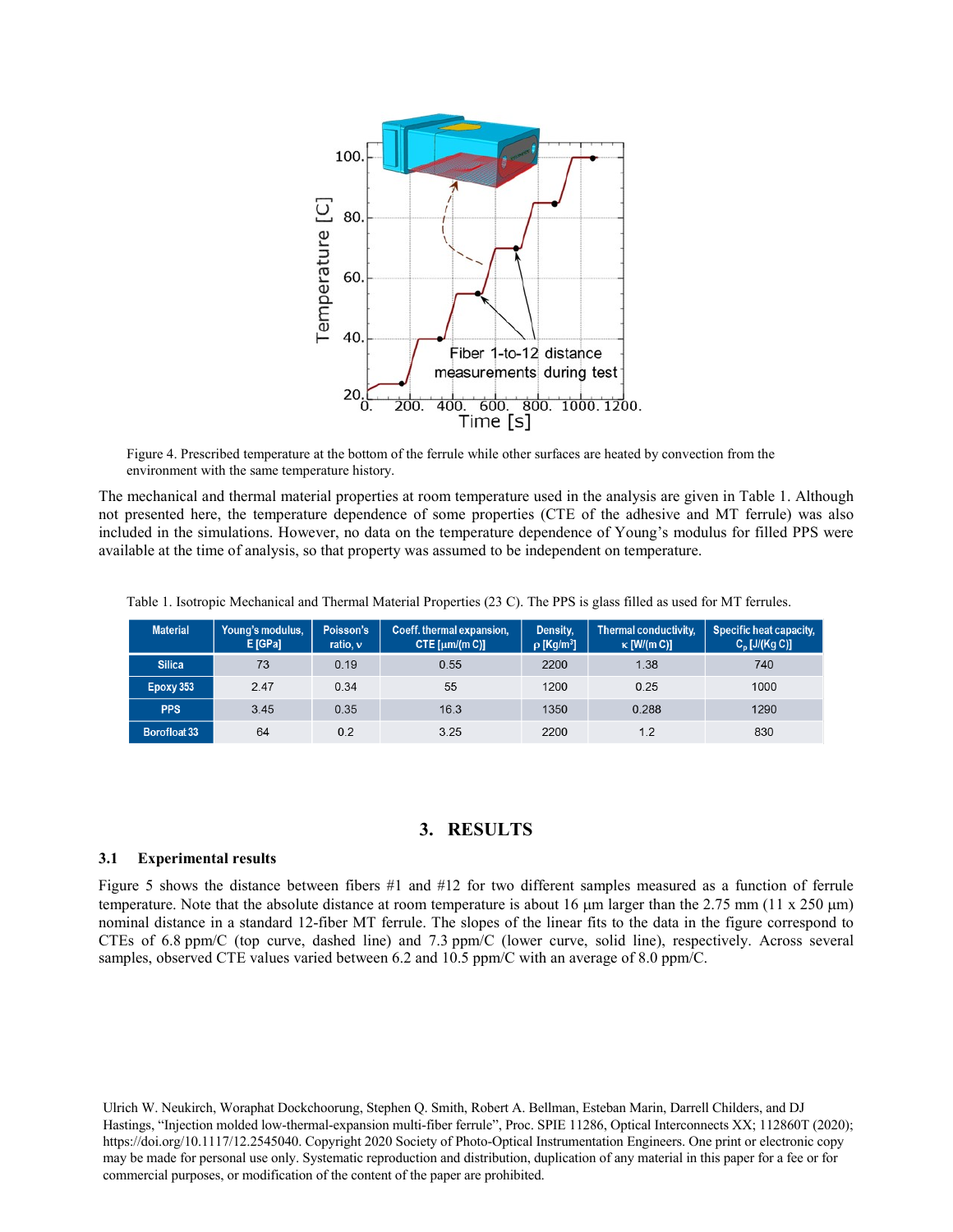

Figure 5. Distance between first and last fibers in two different composite ferrules as a function of temperature.

#### **3.2 Modeling results**

The computed time-temperature curves at the tips of fibers #1 and #12 are presented in Figure 6a. Clearly, these temperatures follow closely the prescribed temperature profile at the bottom of the ferrule. Figure 6b displays a contour plot of the x-displacement component (in mm) at 100 C. It is noted that large x-displacements exist at the back of the MT ferrule due mainly to the expansion of the large volume of epoxy adhesive that fills up the ferrule cavity (see figure 3). As expected, the thermal expansion decreases closer to the front of the ferrule.



Figure 6. (a) Computed temperature at Fibers #1 and #12; (b) Contour plots of displacement U<sub>x</sub>.

Figure 7 compares the calculated displacement difference (blue dots) between fiber #1 and #12 with the bottom one of the experimental data sets from figure 5. The sudden increase observed in the range 50 C to 60 C is induced by the temperature-dependent CTE of the epoxy and MT ferrule.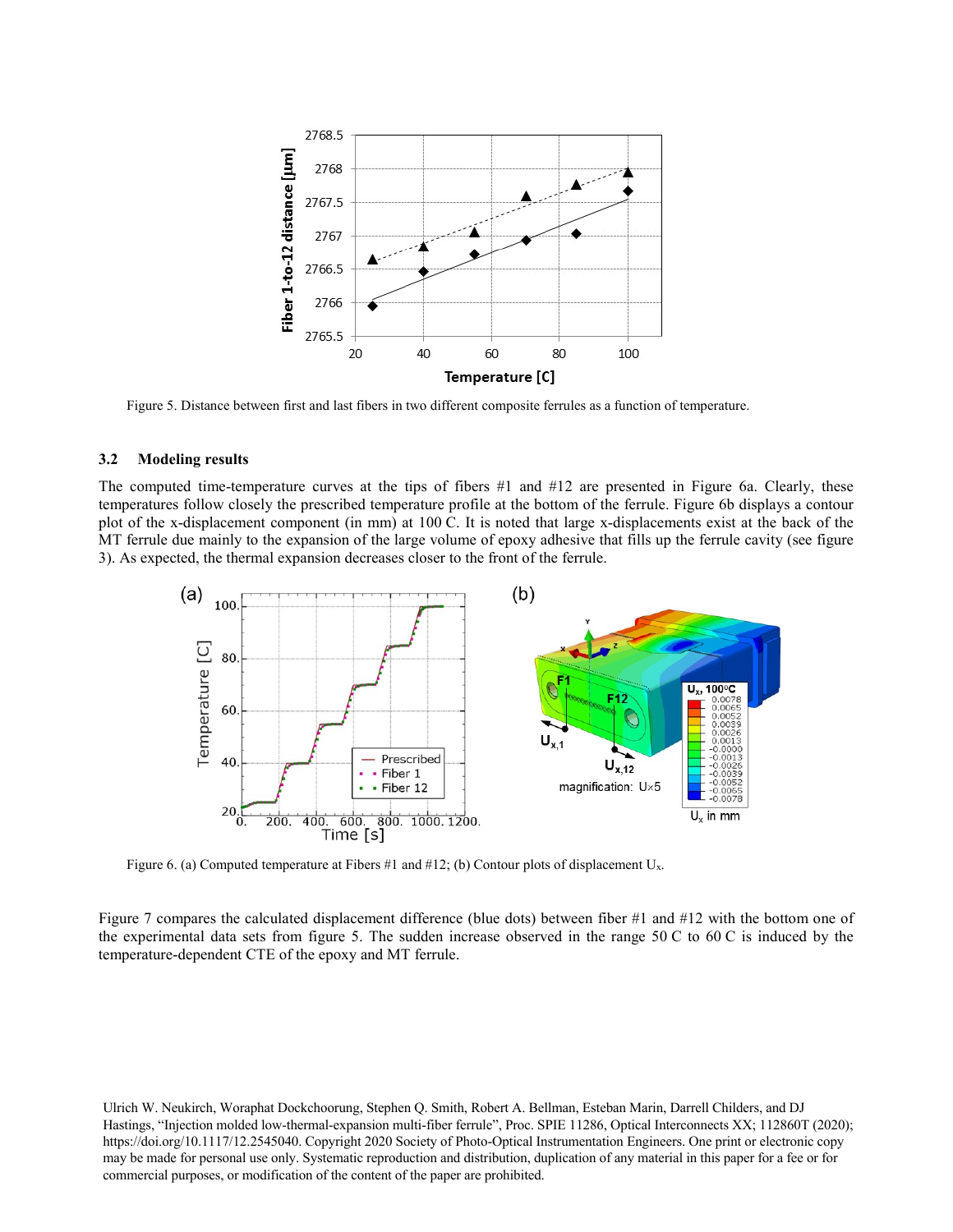

Figure 7. Predicted displacement difference ∆Ux between outermost fibers versus experimental values.

#### **3.3 Discussion**

The standard MT mold used here is designed with a finely tuned fiber pitch which is a little larger than the targeted 250 µm. After ejection from the mold, standard ferrules shrink to almost exactly the 250 µm pitch as they cool down from molding temperatures to room temperature (RT). The hybrid ferrule has less shrinkage out of the mold than the standard PPS ferrule and therefore the fiber pitch on the hybrid ferrules is larger than  $250 \mu m$  (see figure 5). A customdesigned mold for our hybrid design would be required in order to mold hybrid ferrules with a 250 µm fiber pitch.

Unlike in polymer ferrules, as the front face of the hybrid ferrule consists mostly of glass, the fiber ends do not protrude significantly after standard polishing. However, fiber protrusion is a significant factor (of many) in achieving physical contact between the connected waveguides at the optical interface. Therefore, a connection using the hybrid ferrule as it stands today, would likely require an index-matching medium at the optical interface.

The effective CTE values (assuming a constant CTE over the full temperature range) we observed range from 6.2 to 10.5 ppm/C with an average of 8.0 ppm/C. Repeat measurements show that the observed sample-to-sample variation can largely be explained by the error of the CTE measurement.

The modeled thermal expansion at the fiber tips agrees well with the measurements as the calculated CTE of 9.7 ppm/C falls into the top range of the experimental values. Thus, the difference to the measured average CTE of 8 ppm/C is barely significant given the observed variability of the experimental data. Fundamentally, the effective CTE at the front face lies in between the CTE of the glass insert and that of the polymer components. The exact value is driven by the geometry, the CTE and Young's moduli of the different materials. For lack of reliable data, the model presently does not contain the decrease of moduli of the PPS and the adhesive with increasing temperature. That omission leads to an overestimation of the stiffness of the high-CTE polymer/adhesive at elevates temperatures, which in turn leads to an increase of the effective CTE in the model.

With the observed average CTE of the hybrid ferrules, the mismatch to silicon would drop from 14 (PPS ferrule as reference) to about 5 ppm/C. While we expect that the thermal expansion could be further reduced by adjustments to the design, that reduction is already significant. In a symmetric layout of 12 fibers on a pitch of 250 µm, the maximum thermally-induced misalignment of the outermost fibers would amount to only 0.7 µm for a temperature excursion of 100 C. Such a misalignment would lead to an additional insertion loss of only 0.1 dB for single-mode fibers, if initial alignment was ideal. Also, optimization of the insert geometry and choice of the glass-insert material can be leveraged to tune the ferrule CTE to different values that might be required by different applications.